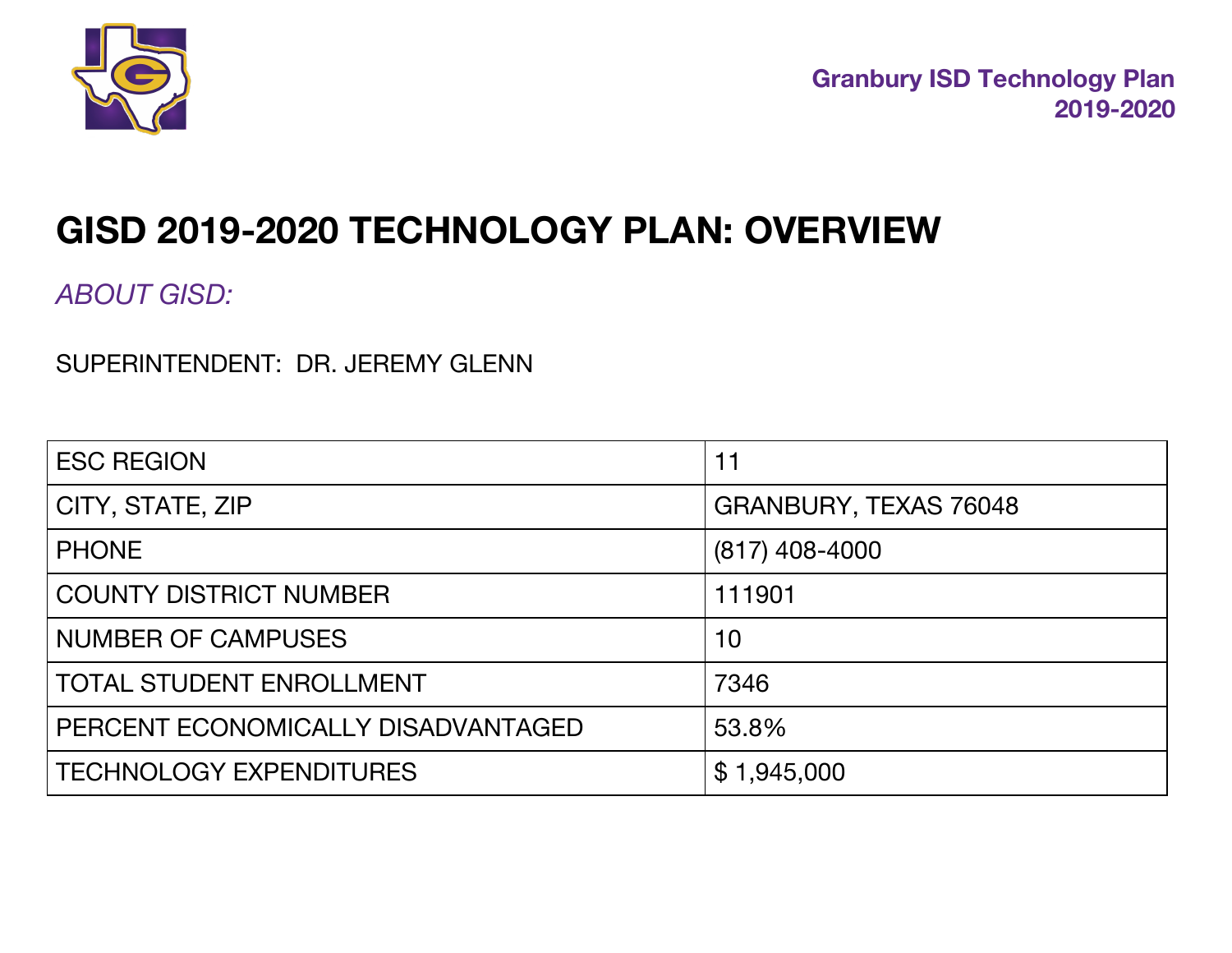

## SUMMARY:

Granbury Independent School District recognizes that the focus of technology in education is the innovative integration of technology which leads to increased student success. Therefore, GISD's Technology Plan ensures that the necessary and appropriate technology enables students to maximize their potential, foster creativity, promote global citizenship, and attain college readiness. Our goal is that all students and staff become technology literate and be responsible digital citizens; that is, responsibly use appropriate technology to communicate, collaborate, problem solve, improve learning in all subject areas, and access, manage, evaluate, and create information. In addition, staff will seamlessly integrate existing and emerging technologies to facilitate creativity, collaboration, critical thinking and communication. The district will provide an optimal technology infrastructure to support the ongoing transformation of programs, services, and tools throughout every facet of the district. Necessary technologies will be provided to ensure the effective use of technology in instruction and operations. Ongoing professional development will be provided to support all content areas and departments seamlessly incorporating technology.

## NEEDS ASSESSMENT:

#### ASSESSMENT PROCESS

A comprehensive needs assessment utilizing inventories, campus improvement plans, GISD Strategic Plan, usage reports, goals established by the District Advisory Council in the District Improvement Plan, district surveys, and BrightBytes Data is used to analyze the current status of technology in the district and determine future needs. The items analyzed are reflected in our Classroom, Access, Skills, and Environment (CASE) report from data collected from parents, students, and teachers. To facilitate the development of the plan, and to ensure that all areas of Granbury ISD's Strategic Plan (G2020) are considered, the GISD professional development committee, the district advisory committee, and the campus committees are utilized to assist in the development of the needs assessments and campus goals/objectives/activities and evaluations. These various committees are comprised of business leaders, parents, community partners, students, teachers, administrators, and district staff. The core district technology committee compiles the results to ensure a common vision among all stakeholders. Special committees and task forces are created as specific needs arise in order to determine the best means for meeting specific needs.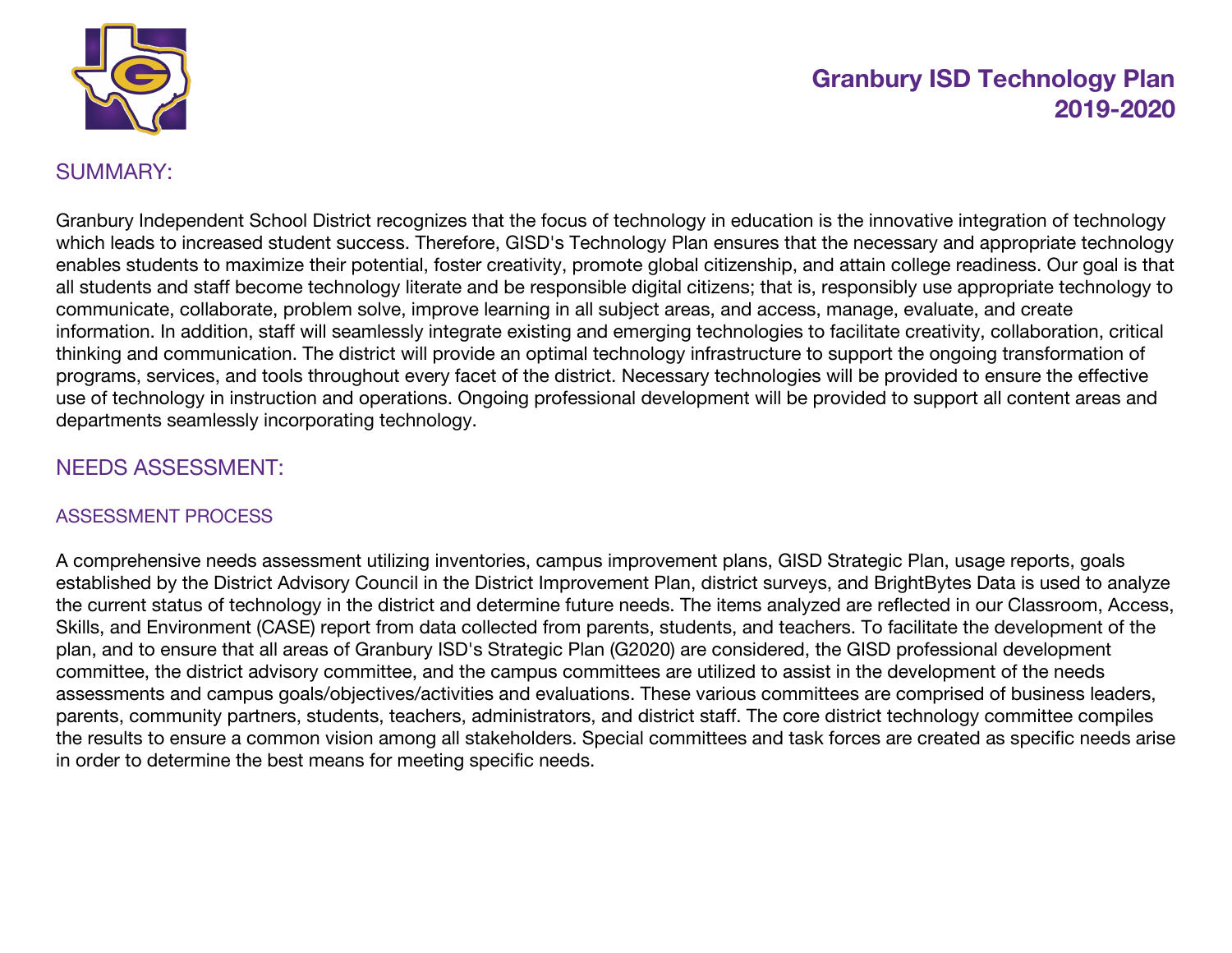

Granbury ISD continues to experience an increased use of technology by both teachers and students. This increase is fostered by expectations of parents, community members and administrators. According to CASE, daily use of technology by both teachers and students in grades PK-8 has maintained a high level since the implementation of the model classroom. Students report increased opportunities to integrate technology while practicing communication, collaboration, creativity, and critical thinking. Increased access to and availability of technology fosters the need for heightened awareness of digital citizenship and focused professional learning for all stakeholders.

Granbury utilizes various software to meet both administrative and educational needs. Skyward is used as both our financial software and our student information systems. The district utilizes an IP telephony communications network. GISD maintains a bridge to ESC 11 for video conferencing with both the region and the state. Schoolwires, along with ESC 11, hosts the GISD website which offers quality, current information to staff, students, and the community. The GISD website is maintained by the Public Information Officer. A responsible use policy (RUP) is in place for both staff and students to ensure adherence to the highest standards of technology use. Staff development is provided during summer months and during the school year, both face-to-face and virtually.

Technology hardware is purchased via a centralized purchasing process to ensure standardization of all equipment. Hardware includes model classroom equipment, access points, switches, voice gateways, servers, storage, and student and teacher devices. GISD currently supports a 10GB wide-area-network to all campuses. A state of the art network operations center (NOC) serves the needs of the district. The NOC utilizes a state of the art hot aisle containment system and a generator to maintain connectivity at all times. An offsite disaster recovery solution is in place. The district provides 2000MB of internet bandwidth and an increase to 10GB will be in place this winter to support the educational needs and demands of our digital resources.

GISD will continue to ensure appropriate resources are in place to support and maintain networks and equipment. 24/7 access is critical. To maintain the ability to meet the needs of the students and staff, resources must be continuously evaluated. Changes in curriculum needs, such as online testing, online textbooks and other resources require addition and updates to the district's software, servers, network, and telephone equipment. The need continues for the district to provide timely access to information and to have the ability to easily share that information with students, parents, and the community. Continuing to expand the density of the wireless network to support multiple devices per student is also a top priority.

GISD will continue to maintain existing support contracts and lease agreements, a valid replacement cycle of technology equipment, enhance communication within the district, and continuously investigate the latest advancements in technology to ensure GISD students are equipped to succeed.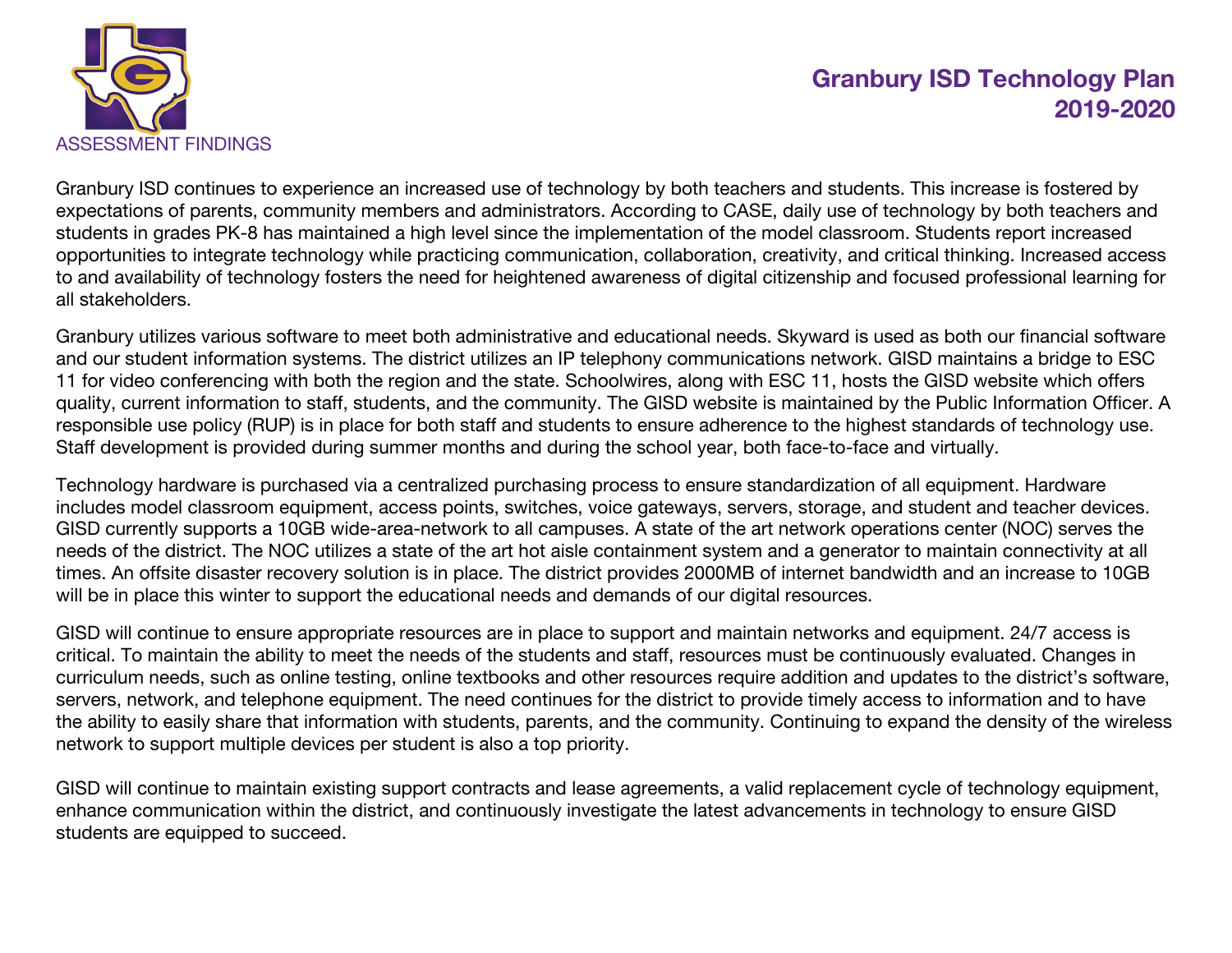

## VISION STATEMENT

All students are equipped with skills to be inspired, contributing citizens excelling in any chosen endeavor within a dynamic global society.

## MISSION STATEMENT

Our mission, in collaboration with unique partnerships, is to provide a rigorous academic curriculum along with enriching and individualized opportunities empowering every student to compete in an ever-changing world.

#### G2020 GOAL STATEMENT

We will provide an optimal technology infrastructure to support the ongoing transformation of programs, services, and tools throughout every facet of the district.

## ● **Objective 1**

*Ensure a robust infrastructure able to support the increasing demands of programs, services and the use of digital resources*

- o Strategy 1: Maintain infrastructure that facilitates communication, instruction and other educational services
- o Strategy 2: Ensure appropriate resources are in place to support and maintain networks and equipment
- o Strategy 3: Ensure students have access to appropriate technologies to meet their learning needs

## ● **Objective 2**

*Facilitate access to all GISD resources both at and away from school*

- o Strategy 1: Provide cloud-based resources to facilitate instruction
- o Strategy 2: Provide wireless network for students, parents and community members to utilize non-district devices
- o Strategy 3: Provide solutions for student access to resources at home
- o Strategy 4: Maintain a mobile learning unit to provide resources away from school
- o Strategy 5: Increase awareness of connected learning opportunities to facilitate collaboration and global citizenship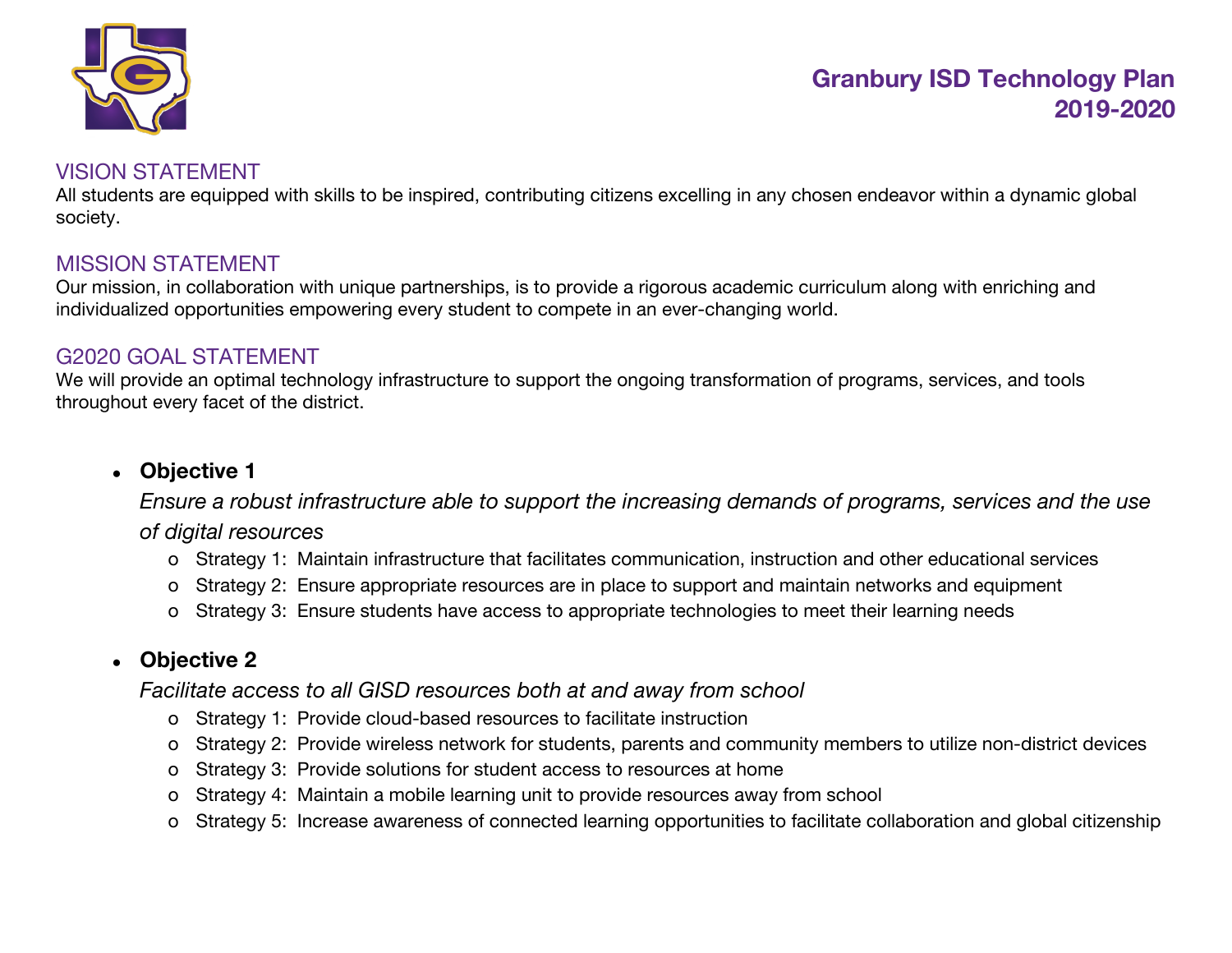

## ● **Objective 3**

*Support all content areas and departments seamlessly incorporating technology*

- o Strategy 1: Provide PD targeting teacher use of the 4Cs, multimedia skills, and strategies for managing a technology driven classroom
- o Strategy 2: Sustain use of Google Suite for Education
- o Strategy 3: Provide PD to enhance classroom environment through technology centers
- o Strategy 4: Foster relationships and maximize communication among all GISD stakeholders
- o Strategy 5: Employ technology as a tool to facilitate data-driven decision making, access and maintain necessary records, and streamline reporting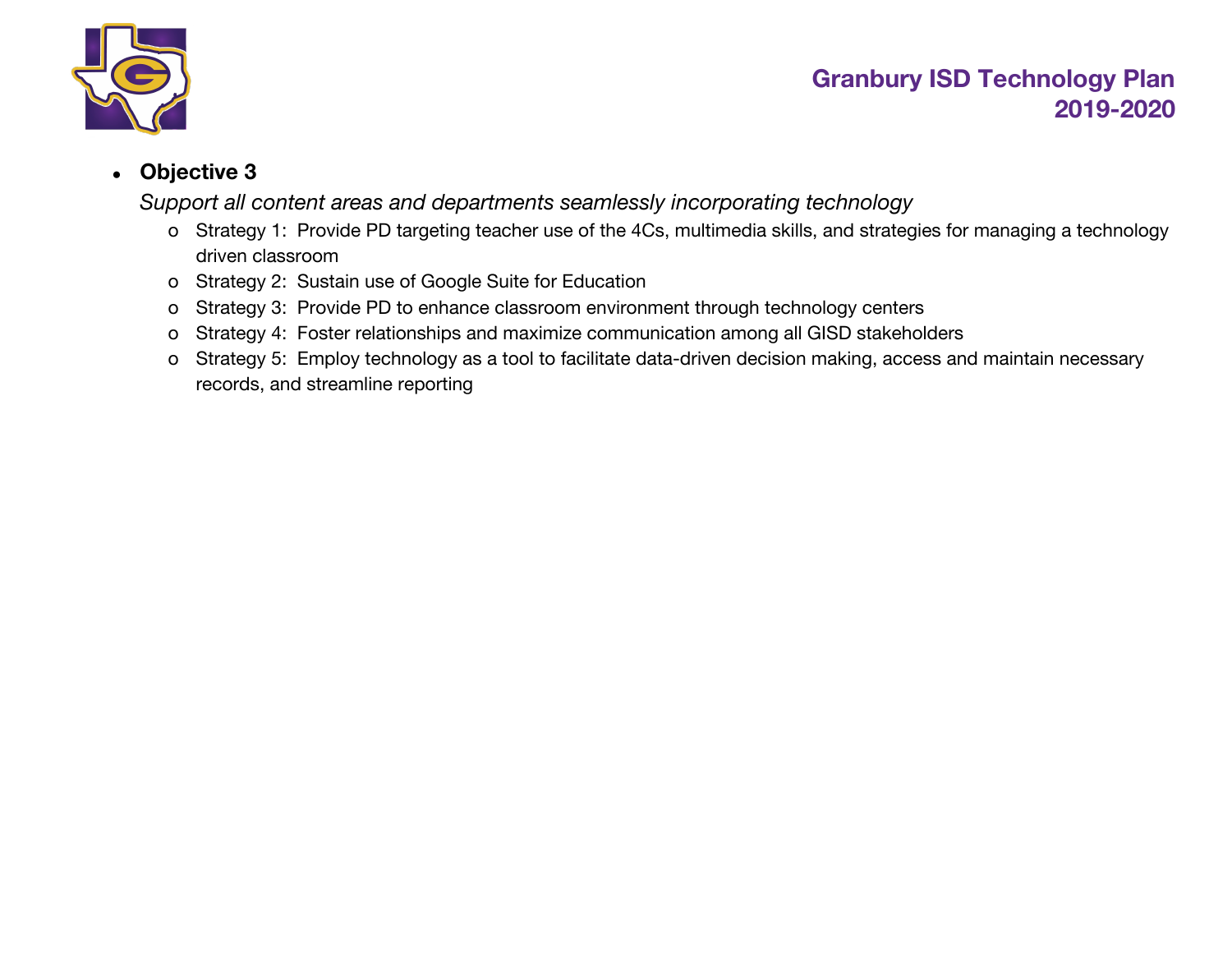

# **GOAL:**

We will provide an optimal technology infrastructure to support the ongoing transformation of programs, services, and tools throughout every facet of the district.

## *OBJECTIVE 1:*

Ensure a robust infrastructure able to support the increasing demands of programs, services and the use of digital *resources*

| <b>Supporting</b><br><b>CASE</b> | <b>CLASSROOM</b><br>• 92% of students report frequency of computer use in the classroom at least once per week<br>• 72% of students report daily computer use in the classroom    |
|----------------------------------|-----------------------------------------------------------------------------------------------------------------------------------------------------------------------------------|
| <b>Data</b><br><b>Variables</b>  | <b>ACCESS</b><br>• 77% of teachers report high quality internet speed                                                                                                             |
|                                  | <b>SKILLS</b><br>• 422 teachers had direct instruction in technology integration<br>o (Technology Driven Classroom only)                                                          |
|                                  | <b>ENVIRONMENT</b><br>• 740 wireless access points are available for connectivity<br>• Staff & student devices include 7046 Chromebooks, 2554 iPads, and 1336 Chromeboxes in GISD |
|                                  | <b>LRPT</b>                                                                                                                                                                       |
| Teaching & Learning              | <b>Education &amp; Professional Development</b><br>Leadership, Administration & Instructional Support                                                                             |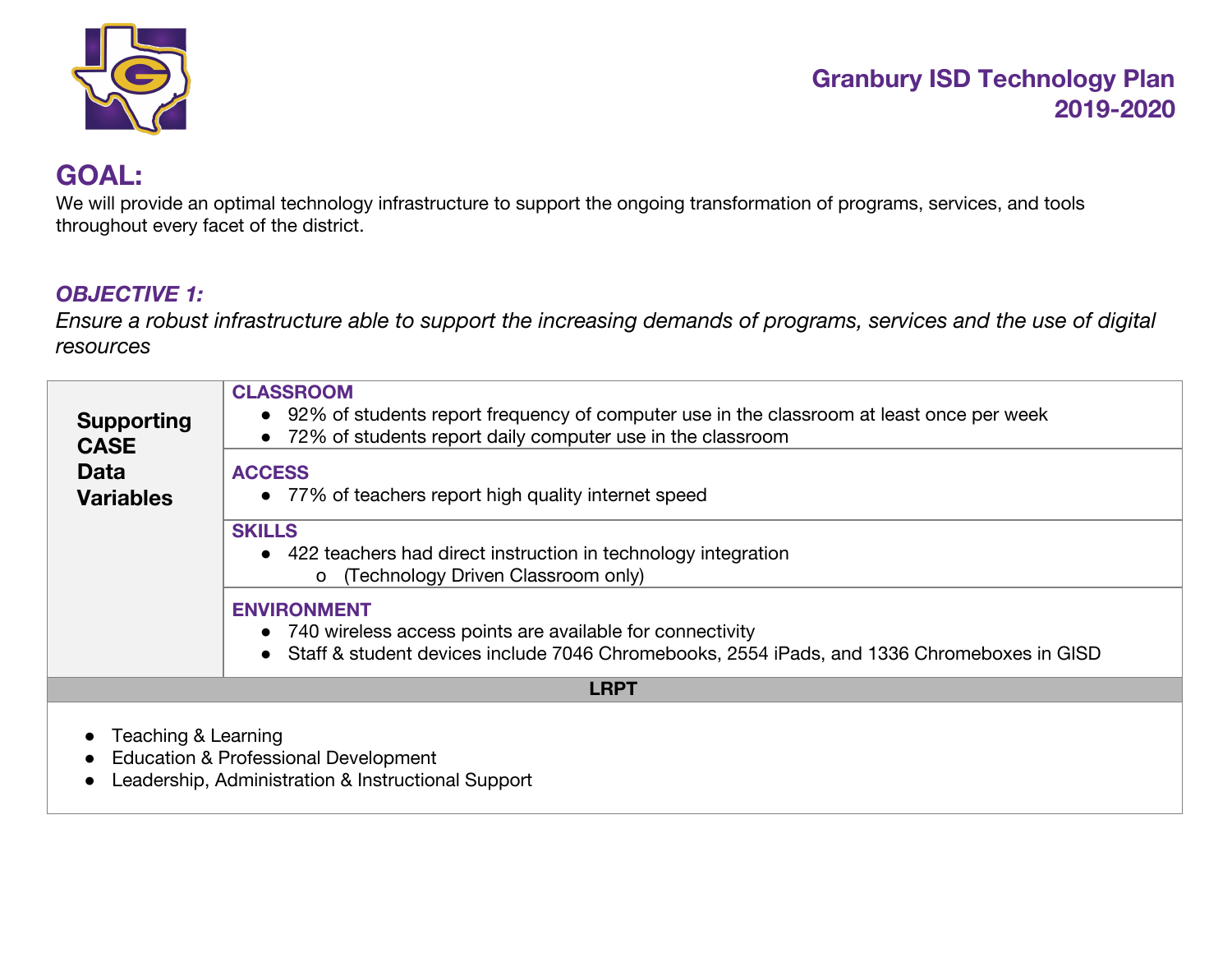

## STRATEGY 1

Maintain infrastructure that facilitates communication, instruction and other educational services

*Through G2020 and funding provided through the bond, a significant investment in infrastructure is in progress. A 10GB WAN is in place for all campuses. A minimum of 2Gbps filtered internet access is provided with an increase to 10Gbps to be in place this winter to support the educational needs and demands of our educational resources. An access point is installed in every classroom to accommodate at least one device per student. GISD maintains a VOIP solution for all campuses. All network equipment is maintained according to industry standard. The network operations center (NOC) is an integral part of this process.*

| <b>LRPT</b>                      | <b>Owner</b>                           | <b>Timeline</b>     | <b>Budget/Resources</b>                                                                                                                                                                                                                                                                                                                                                                | <b>Success Measure</b>                                                                                                                                                                                                                                                                                               |
|----------------------------------|----------------------------------------|---------------------|----------------------------------------------------------------------------------------------------------------------------------------------------------------------------------------------------------------------------------------------------------------------------------------------------------------------------------------------------------------------------------------|----------------------------------------------------------------------------------------------------------------------------------------------------------------------------------------------------------------------------------------------------------------------------------------------------------------------|
| Infrastructure for<br>Technology | Director of<br>$\bullet$<br>Technology | July 2019-June 2020 | \$600,000<br>Funding sources include<br>eRate funds and the<br>technology budget<br>All necessary<br>forms on file with<br><b>USAC</b><br>Valid support<br>contracts<br>Industry standard<br>equipment<br>Necessary<br>Storage<br>Environment<br>Internet filtering<br>software in place<br>according to rules<br>and regulations<br>Valid ISDN Prime<br>Interfaces with<br><b>DID</b> | Uninterrupted availability of<br>$\bullet$<br>necessary access to resources<br>Valid fiber optic lease contract<br>$\bullet$<br>Valid internet service contracts<br>Technology inventory<br>Network statistics<br>Valid telephone service<br>contract<br>Partnership with ESC XI<br>$\bullet$<br>Internet Consortium |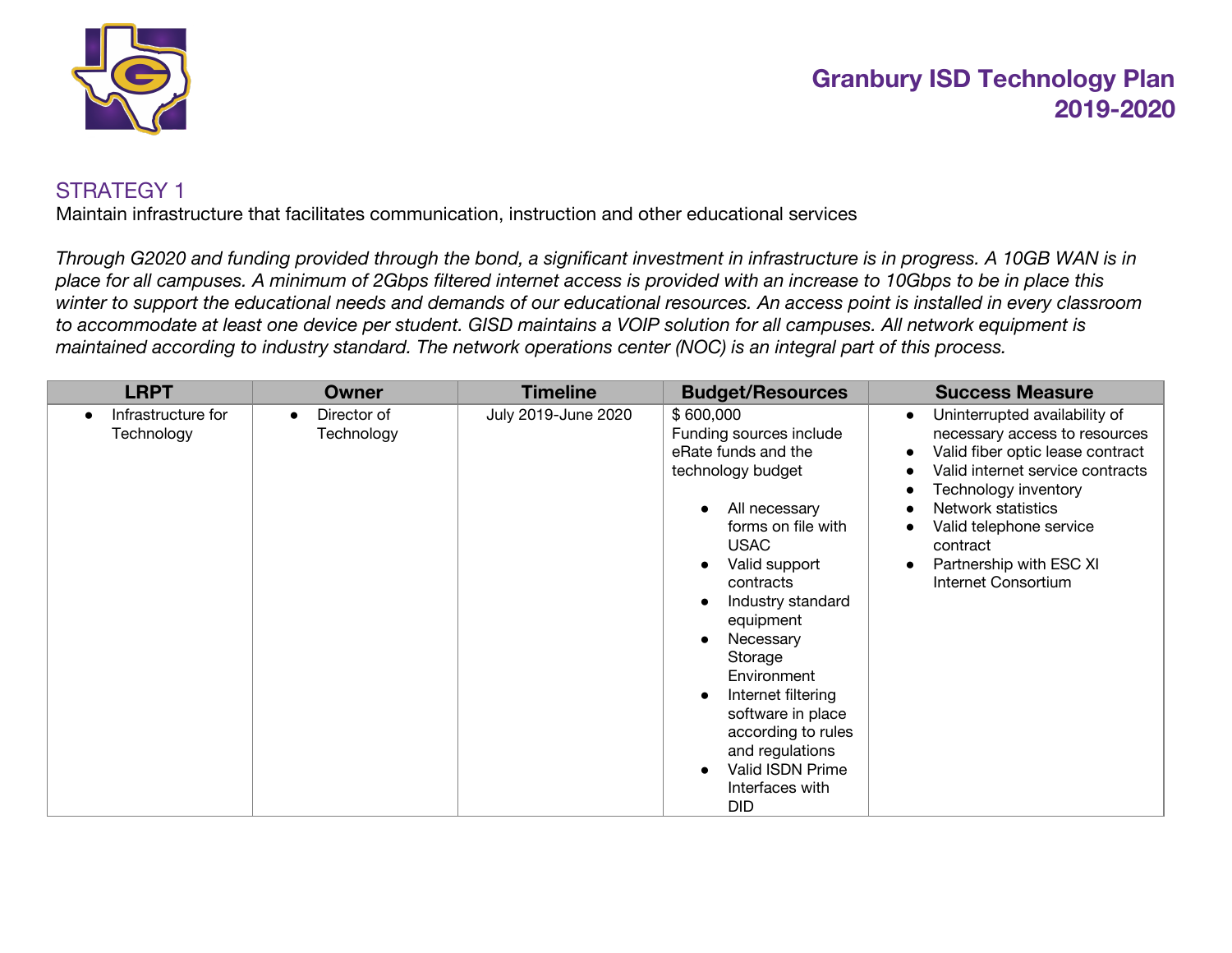

## STRATEGY 2

Ensure appropriate resources are in place to support and maintain networks and equipment

*With the increased reliance on technology, it is imperative that GISD experience minimal downtime. To ensure this, GISD maintains valid support contracts for mission critical software and hardware. Battery-powered backups are in place in all racks, as well as a generator in the network operations center (NOC). GISD also stays current on domain name registration, district-owned IP blocks, licensing for all software for both servers and end-user equipment. A disaster recovery solution is also in place, including hardware and software.*

| <b>LRPT</b>                      | <b>Owner</b>                           | <b>Timeline</b>     | <b>Budget/Resources</b>                                                                                                                                                                                                                          | <b>Success Measure</b>                                                                                                                                                                                                                                                                              |
|----------------------------------|----------------------------------------|---------------------|--------------------------------------------------------------------------------------------------------------------------------------------------------------------------------------------------------------------------------------------------|-----------------------------------------------------------------------------------------------------------------------------------------------------------------------------------------------------------------------------------------------------------------------------------------------------|
| Infrastructure for<br>Technology | Director of<br>$\bullet$<br>Technology | July 2019-June 2020 | \$175,000<br>Funding sources include<br>the technology budget<br>SmartNet<br>Microsoft<br>Licenses<br><b>ARIN</b> registration<br><b>Extreme Contracts</b><br>UPS in place<br>Generator for<br>NOC.<br><b>Disaster Recovery</b><br>Documentation | Valid license agreements<br>$\bullet$<br>Valid support contracts<br>$\bullet$<br>Full access to both IPv4 & IPv6<br>$\bullet$<br>networks<br>Technology inventory<br>$\bullet$<br>Network statistics<br>$\bullet$<br>Content filtering software<br>$\bullet$<br>Valid SSL Certificates<br>$\bullet$ |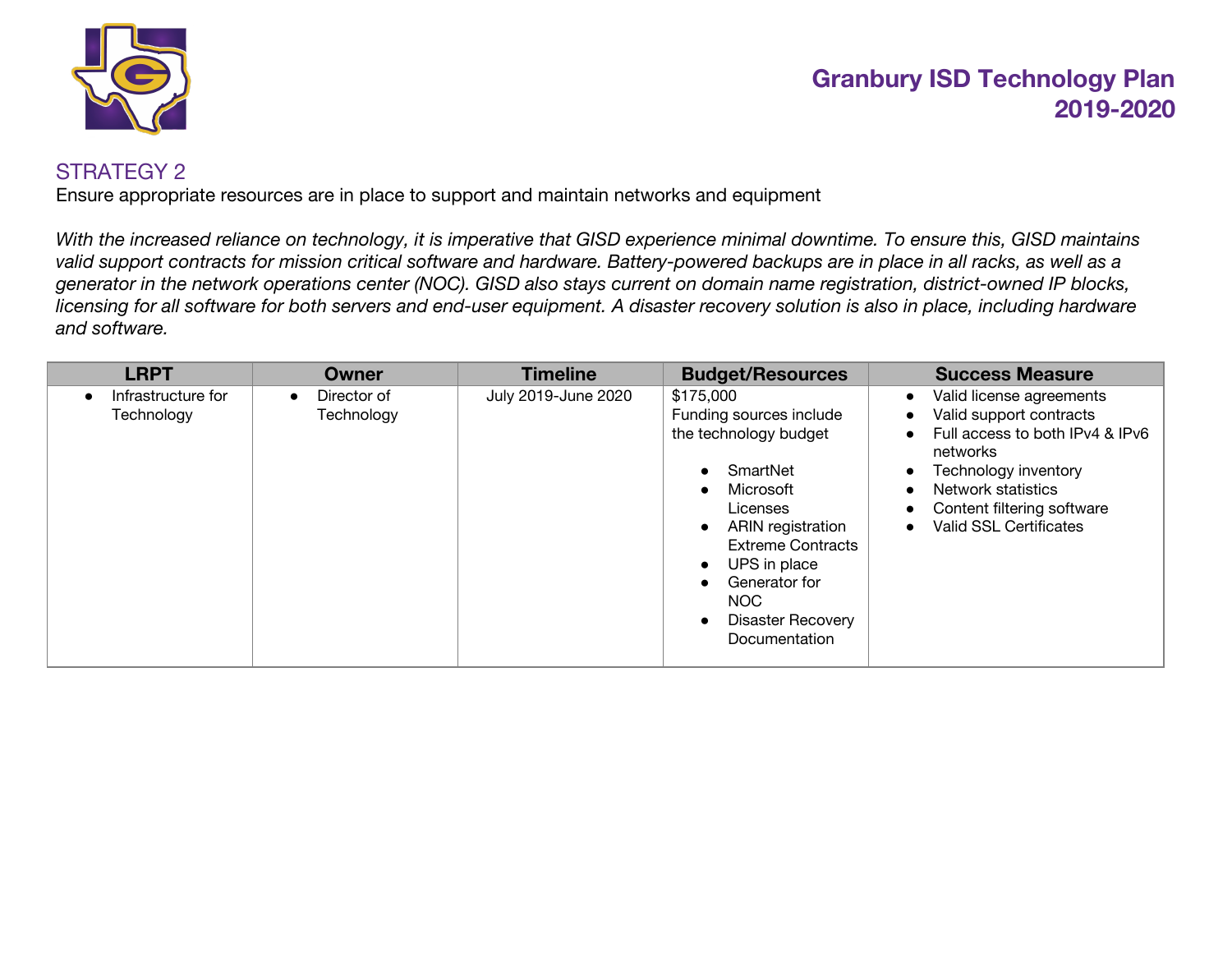

Ensure students have access to appropriate technologies to meet their learning needs

*GISD strives to provide all students with access to technology at all times. Through the bond, ten mobile devices or access to mobile labs are available in every classroom for student use, as well a mounted projector, document camera, classroom audio, and teacher station for instructional use. A variety of devices in mobile labs are available for department/grade level use including iPads, Chromebooks and Windows machines. Assistive technology is available to meet the needs of students requiring additional technologies. GISD strives to maintain a 4-year replacement cycle for teacher, student, and staff equipment. Our goal is to expose students to a variety of technologies and ensure that they are able to select the most effective tool to accomplish the task at hand. As the equipment purchased with bond money ages, we will have to make decisions and prioritize which technologies will be replaced and which will be retired. There is not enough budget money to keep the replacement cycle of all technologies funded by the bond.*

| <b>LRPT</b>                      | Owner                  | <b>Timeline</b>     | <b>Budget/Resources</b>                                                                                                                                                                                                             | <b>Success Measure</b>                                                                                                                                                                                                                                            |
|----------------------------------|------------------------|---------------------|-------------------------------------------------------------------------------------------------------------------------------------------------------------------------------------------------------------------------------------|-------------------------------------------------------------------------------------------------------------------------------------------------------------------------------------------------------------------------------------------------------------------|
| Infrastructure for<br>Technology | Director of Technology | July 2019-June 2020 | \$500,000<br>Funding source is the<br>technology budget<br>Chromebooks<br>iPads<br>Windows devices<br>Teacher stations<br>Document<br>Cameras<br>Projectors<br>Audio<br>Assistive<br>Technology<br>Mobile Labs<br>Distance Learning | Assistive technology inventory<br>$\bullet$<br>Replacement cycle<br>$\bullet$<br>Devices readily available in<br>$\bullet$<br>classrooms<br>Necessary access in all<br>$\bullet$<br>instructional areas<br><b>Distance Learning</b><br>$\bullet$<br>opportunities |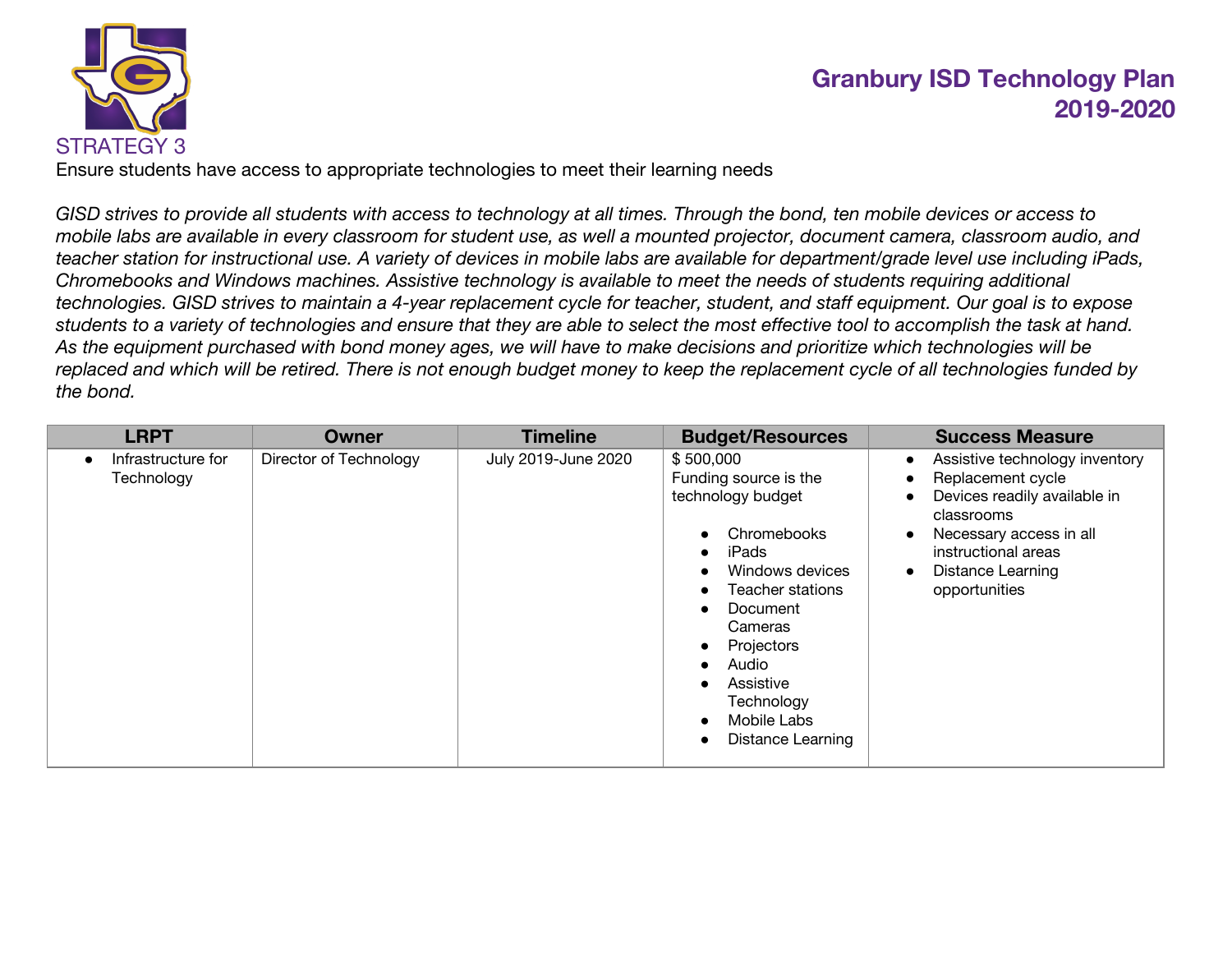

## *OBJECTIVE 2:*

*Facilitate access to all GISD resources both at and away from school*

| <b>Supporting</b><br><b>CASE</b><br><b>Data</b> | <b>CLASSROOM</b><br>93% of teachers believe that using technology enhances student learning<br>72% of students believe that using technology enhances their learning |
|-------------------------------------------------|----------------------------------------------------------------------------------------------------------------------------------------------------------------------|
| <b>Variables</b>                                | <b>ACCESS</b><br>90% of students have access to internet at home<br>83% of students have access to a device at home                                                  |
|                                                 | <b>SKILLS</b><br>• 81% of students reported ease of collaborating using online documents as easy                                                                     |
|                                                 | <b>ENVIRONMENT</b><br>• 63% of students are allowed to use personal devices in class for academic reasons                                                            |
|                                                 | <b>LRPT</b>                                                                                                                                                          |
| Teaching & Learning                             | Education & Professional Development<br>Leadership, Administration & Instructional Support                                                                           |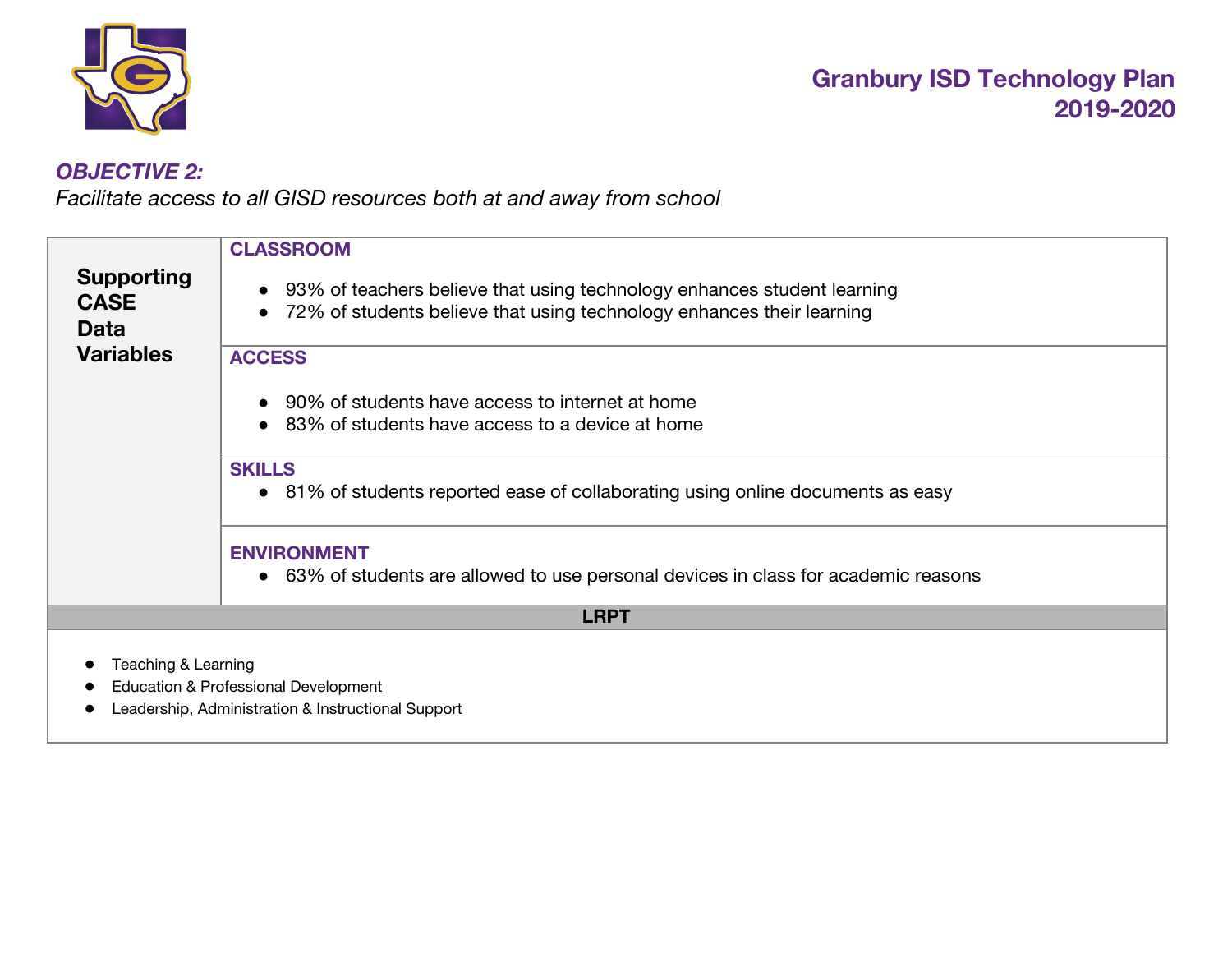

#### STRATEGY 1

Provide cloud-based resources to facilitate instruction

*WIth increased reliance on technology, it is imperative that students and teachers have access to resources both at school and away from school. GISD has implemented G Suite to help facilitate this process. All curriculum documents are in Drive. Students and staff also have unlimited storage for files in Drive. GISD is also working to implement as many cloud/internet based programs as possible to help facility 24/7 access to all resources.*

| <b>LRPT</b>              | Owner                                                                                                                                           | <b>Timeline</b>     | <b>Budget/Resources</b>                                                                                                                                                                                                                                                                                                                                                                                                                                                             | <b>Success Measure</b>                                                                                                                                                                                           |
|--------------------------|-------------------------------------------------------------------------------------------------------------------------------------------------|---------------------|-------------------------------------------------------------------------------------------------------------------------------------------------------------------------------------------------------------------------------------------------------------------------------------------------------------------------------------------------------------------------------------------------------------------------------------------------------------------------------------|------------------------------------------------------------------------------------------------------------------------------------------------------------------------------------------------------------------|
| Teaching and<br>Learning | Director of<br>$\bullet$<br>Technology<br>Instructional<br>Technology<br>Campus Admin<br>Classroom<br>Teachers<br>Curriculum Dept.<br>$\bullet$ | July 2019-June 2020 | \$250,000<br>Funding sources:<br>Technology Budget, IMA,<br>Curriculum Budget,<br>Campus Budgets, Special<br><b>Education Budget</b><br>G Suite<br>$\bullet$<br>Nearpod<br>$\bullet$<br>Library Software<br>$\bullet$<br><b>Databases</b><br>Online Textbooks<br><b>BrainPop</b><br>$\bullet$<br>OdysseyWare<br>$\bullet$<br>Renaissance<br>Learning<br>Microsoft Suite<br>$\bullet$<br><b>AudioBooks</b><br>$\bullet$<br>Other necessary<br>$\bullet$<br>instructional<br>software | Cloud-based curriculum<br>$\bullet$<br>documents<br>Cloud-based storage<br>Feedback from students &<br>teachers<br>Usage statistics from all<br>educational software<br>Participation in<br>#Teach4Gr8ness Rally |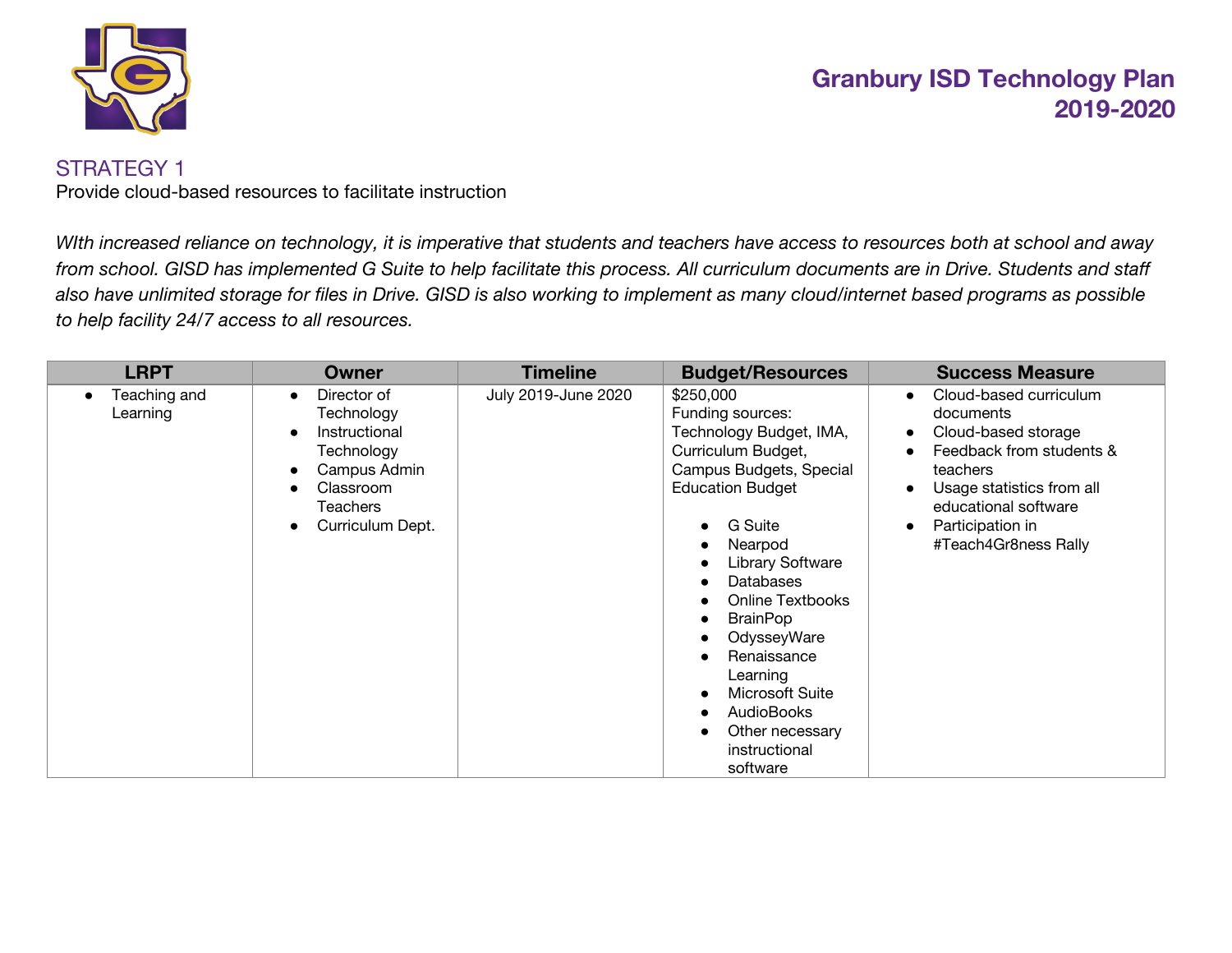

Provide wireless network for students, parents and community members to utilize non-district devices

*Through G2020 and funding provided through the bond, a significant investment in infrastructure is in progress. An access point is installed in every classroom to accommodate at least one device per student. Because of the feasibility of maintaining a 1:1 environment, GISD is investing in the infrastructure necessary to support any device, including student-owned devices.*

| <b>LRPT</b>                      | Owner                     | <b>Timeline</b>     | <b>Budget/Resources</b>                                                                                                                                                                                          | <b>Success Measure</b>                                                                                                                                 |
|----------------------------------|---------------------------|---------------------|------------------------------------------------------------------------------------------------------------------------------------------------------------------------------------------------------------------|--------------------------------------------------------------------------------------------------------------------------------------------------------|
| Infrastructure for<br>Technology | Director of<br>Technology | July 2019-June 2020 | No specific budget<br>required for this item. All<br>covered in access for<br>GISD owned equipment.<br>GISD technology staff will<br>ensure this filtered,<br>monitored connection is<br>available at all times. | Visible SSID for non-district<br>$\bullet$<br>devices<br>Filtered internet<br>$\bullet$<br>Available login for GISD<br>$\bullet$<br>students and staff |

## STRATEGY 3

Provide solutions for student access to resources at home

*With 24/7 access demands, GISD wants to ensure all students have access when they need it, even it if is away from school. The GISD technology staff will investigate options for filtered internet access options available for checkout from campus librarians.*

| <b>LRPT</b>            | Owner                     | <b>Timeline</b>     | <b>Budget/Resources</b> | <b>Success Measure</b>                                                                                               |
|------------------------|---------------------------|---------------------|-------------------------|----------------------------------------------------------------------------------------------------------------------|
| Teaching &<br>Learning | Director of<br>Technology | July 2019-June 2020 | \$10,000                | Student checkout reports on<br>campuses<br>Software statistics<br>Kajeet filtered hotspots<br>available for checkout |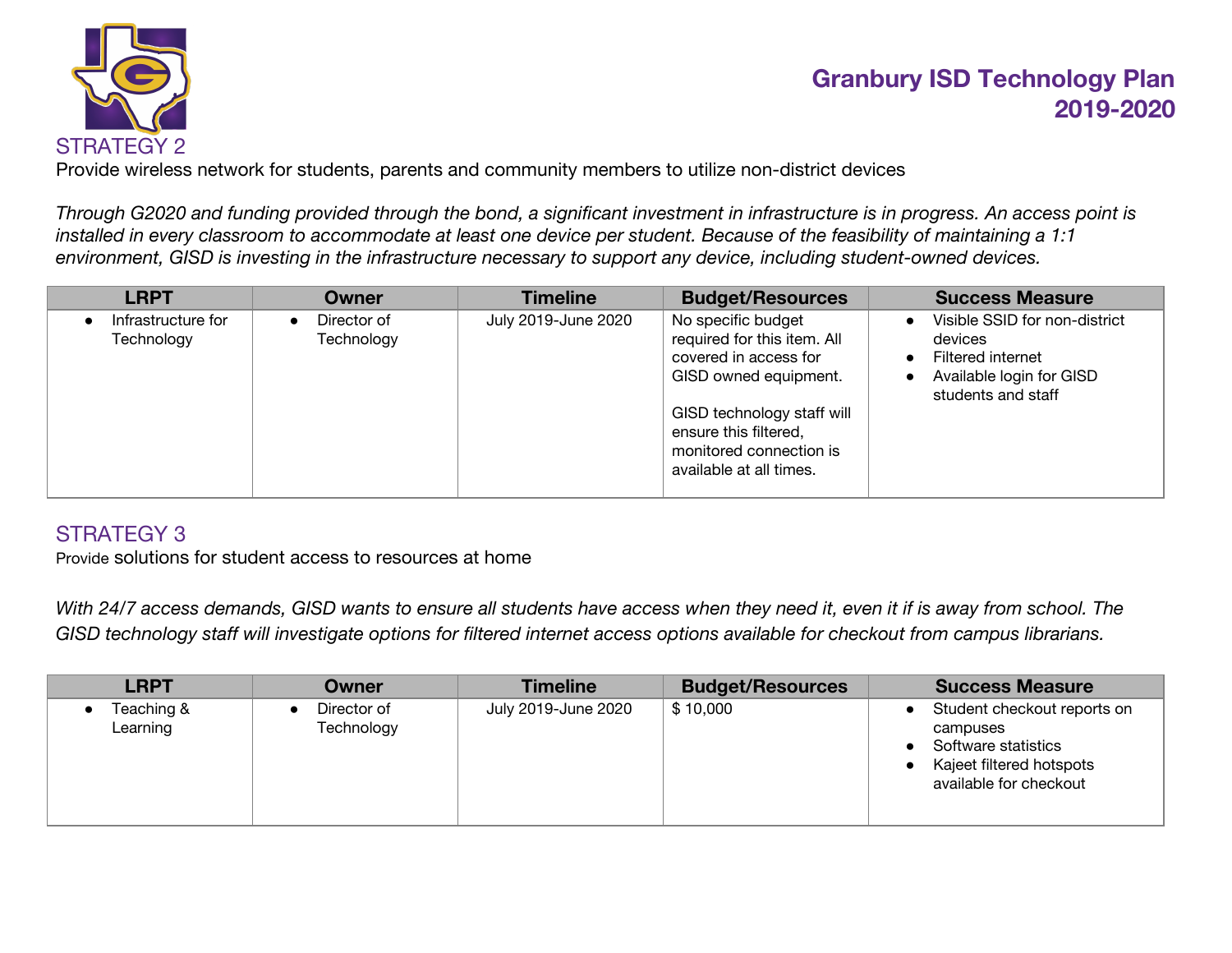

Provide a mobile learning unit to provide resources away from school

*G2020 outlined a mobile learning unit to travel with staff and community volunteers throughout our school district to promote and provide resources not otherwise available. Filtered wireless internet access is available on the mobile learning unit, as well as district owned devices such as iPads and Chromeboxes. GISD is also investigating filtered internet access on the travel buses so that students can work while traveling out of district.*

| <b>LRPT</b>                                                 | Owner                                                                                                           | <b>Timeline</b>       | <b>Budget/Resources</b> | <b>Success Measure</b>                |
|-------------------------------------------------------------|-----------------------------------------------------------------------------------------------------------------|-----------------------|-------------------------|---------------------------------------|
| Leadership,<br>Administration &<br>Instructional<br>Support | Director of<br>Technology<br>Director of<br>$\bullet$<br>Curriculum<br>Assistant<br>$\bullet$<br>Superintendent | July 2019 - June 2020 | No budget necessary.    | Mobile learning unit usage<br>reports |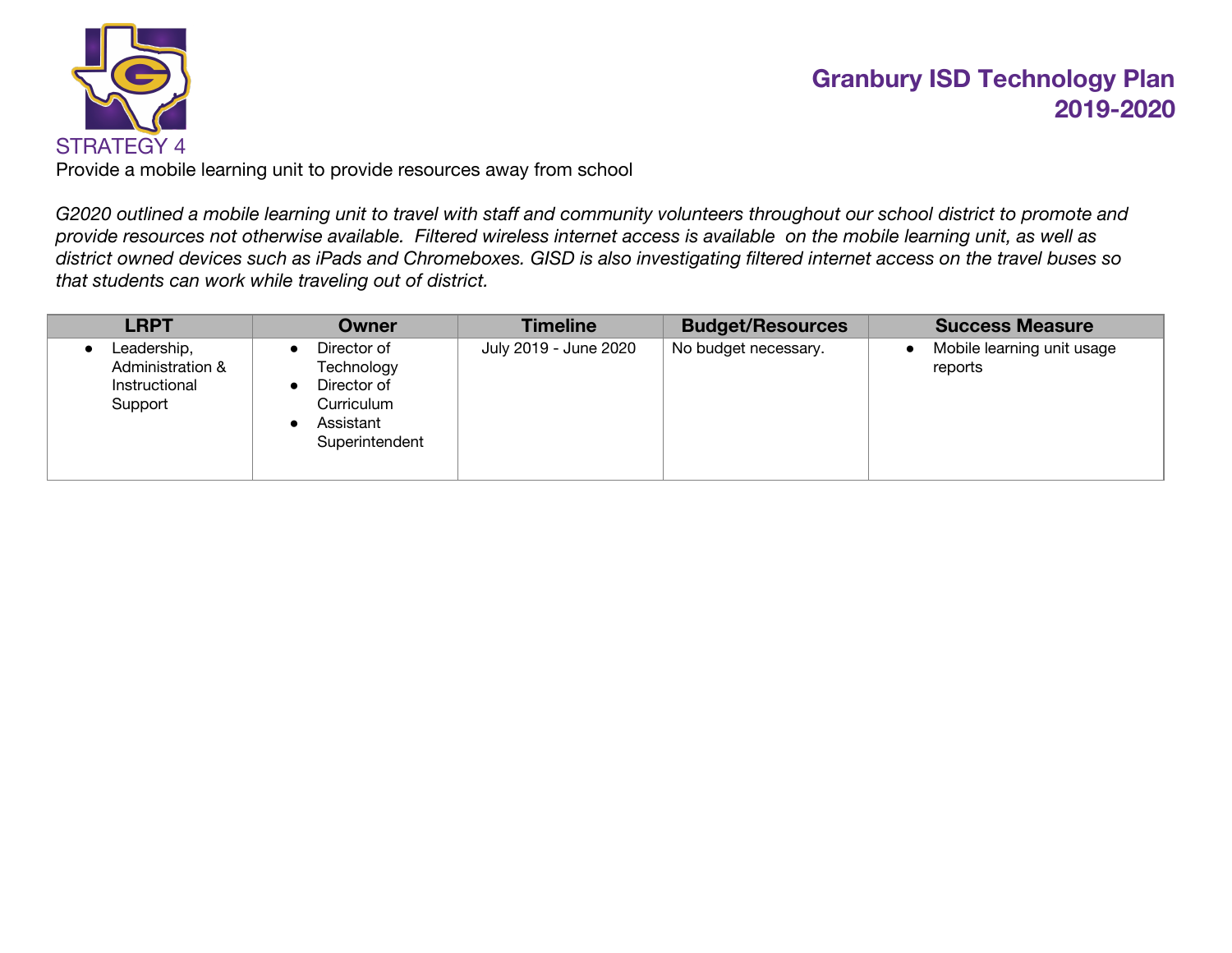

## STRATEGY 5

Increase awareness of connected learning opportunities to facilitate collaboration and global citizenship

*Due to the demands of a global workforce for problem solving rather than specific skills, students must be provided learning opportunities in real-world scenarios. Students must have the opportunity to experience and use resources outside their classrooms which are relevant and timely. GISD will also ensure that all students are educated, responsible digital citizens and understand the* impact this has on their learning and their future. Grade-level appropriate lessons will be shared and implemented by the end of the *first six weeks of school. All students and staff will sign a Responsible Use Policy and understand the consequences of violating this policy.*

| <b>LRPT</b>                                                          | <b>Owner</b>                                                                       | <b>Timeline</b>       | <b>Budget/Resources</b>                                                                                                                                                                                            | <b>Success Measure</b>                                                                                                                                                                                          |
|----------------------------------------------------------------------|------------------------------------------------------------------------------------|-----------------------|--------------------------------------------------------------------------------------------------------------------------------------------------------------------------------------------------------------------|-----------------------------------------------------------------------------------------------------------------------------------------------------------------------------------------------------------------|
| Teaching &<br>Learning<br>Education &<br>Professional<br>Development | Director of<br>$\bullet$<br>Technology<br>Instructional<br>$\bullet$<br>Technology | July 2019 - June 2020 | \$10,000<br>Funding sources include<br>the technology budget<br>Lessons in Google<br>Drive<br>Social Media<br><b>Statistics</b><br>Appropriate usage<br>modeling<br>Staff development<br>on digital<br>citizenship | <b>BrightBytes Data</b><br>$\bullet$<br><b>Teacher Lesson Plans</b><br>Monitoring of Social Media<br>$\bullet$<br><b>Student Projects</b><br>$\bullet$<br>Participation in<br>$\bullet$<br>#Teach4Gr8ness Rally |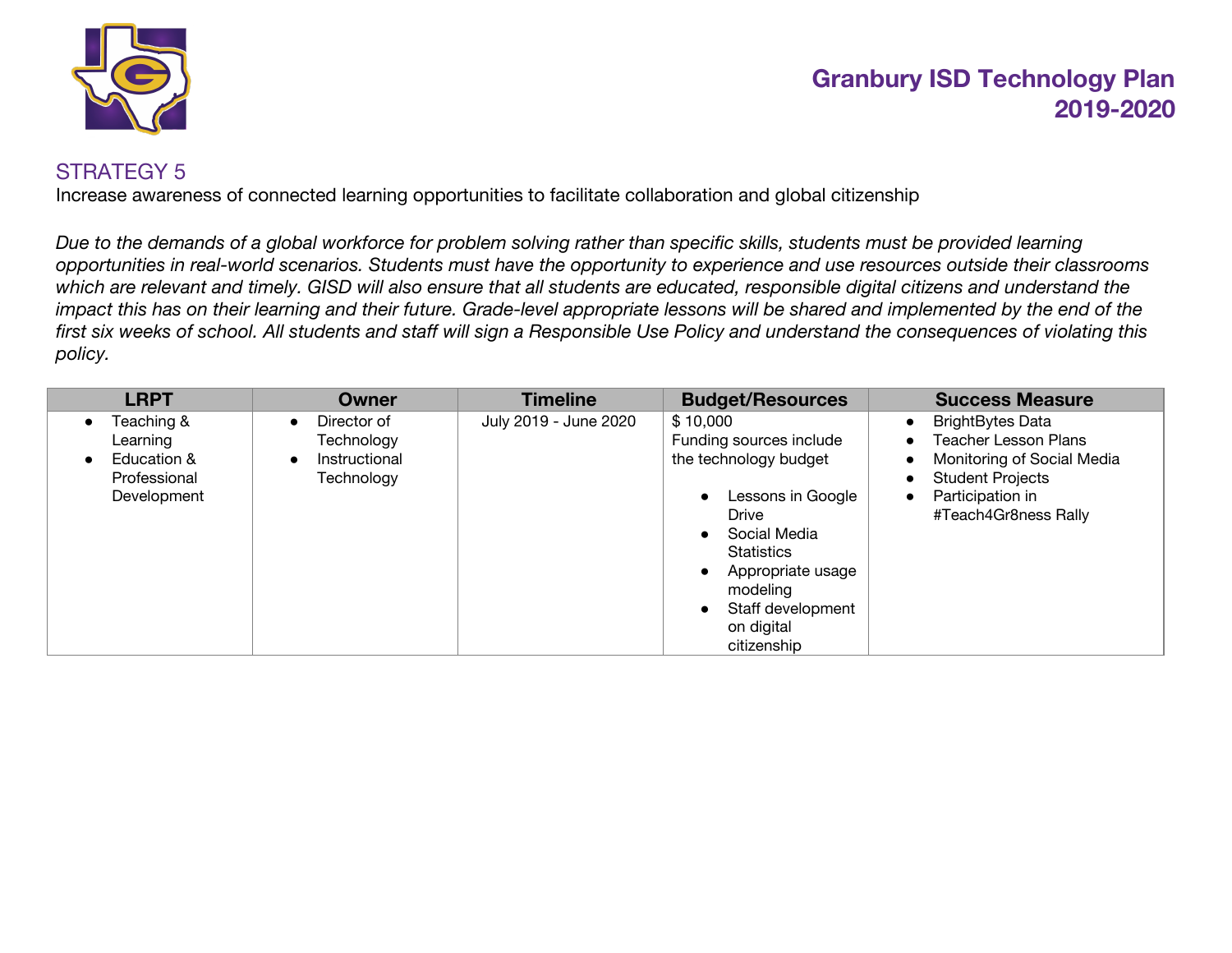

## *OBJECTIVE 3:*

Support all content areas and departments seamlessly incorporating technology

| <b>Supporting</b><br><b>CASE</b> | <b>CLASSROOM</b><br>77% of students are asked to collaborate online with classmates at least monthly<br>58% of students are asked to solve authentic problems using technology at least monthly |
|----------------------------------|-------------------------------------------------------------------------------------------------------------------------------------------------------------------------------------------------|
| <b>Data</b><br><b>Variables</b>  | <b>ACCESS</b><br>96% of teachers can get devices for their students when needed more than half the time                                                                                         |
|                                  | <b>SKILLS</b><br>49% of teachers have expressed interest in PD in multimedia skills                                                                                                             |
|                                  | 41% of teachers have expressed interest in PD in classroom management with technology<br>48% of teachers have expressed interest in PD using technology tools to promote critical thinking      |
|                                  | <b>ENVIRONMENT</b><br>92% of teachers report they get support for technology issues within 24 hours                                                                                             |
|                                  | <b>LRPT</b>                                                                                                                                                                                     |
| Teaching & Learning              | Education & Professional Development<br>Leadership, Administration & Instructional Support                                                                                                      |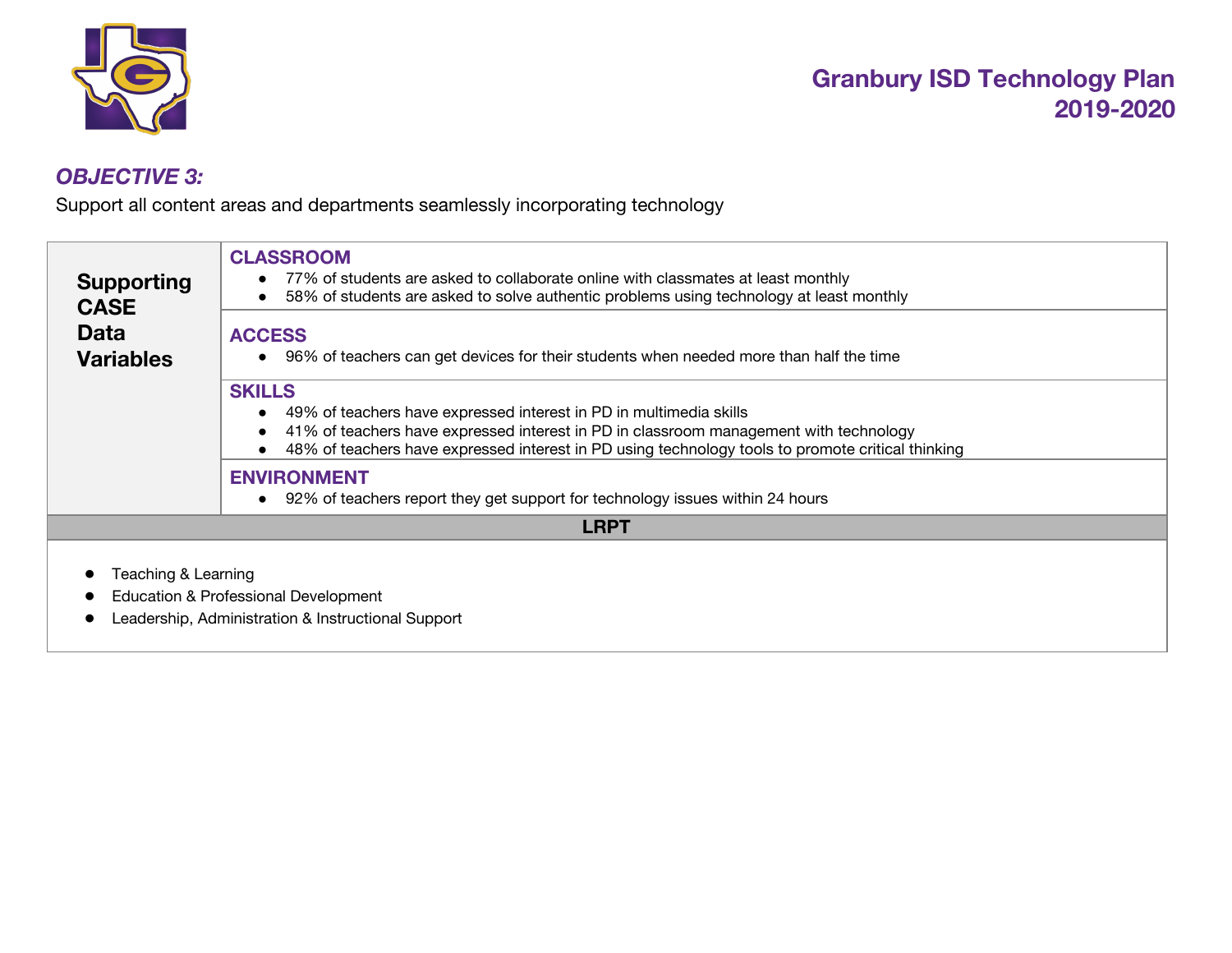

## STRATEGY 1

Provide PD targeting teacher use of the 4Cs, multimedia skills, and managing technology driven classrooms

*Professional development is key in successful technology integration. Technology staff development is designed in response to data collected in the BrightBytes survey, from district initiatives, campus requests, and from observed student and teacher needs. BrightBytes data indicated a high demand for professional development targeting teacher use of the 4Cs, classroom management related to technology use, and multimedia. GISD will be hosting #Teach4Gr8ness, an innovative technology conference, on June 3 and 4 at Granbury High School. Experts in technology integration will be presenting along with our GISD experts. Targeted professional development will be offered throughout the year. Classes will be offered face-to-face, online, and on-demand. GISD also offers a variety of courses through an online portal. All PD is designed to support successful implementation of project-based learning.*

| <b>LRPT</b>                                | Owner                                                                              | <b>Timeline</b>      | <b>Budget/Resources</b>                                                                                                                                                                                                                                                | <b>Success Measure</b>                                                                                                                           |
|--------------------------------------------|------------------------------------------------------------------------------------|----------------------|------------------------------------------------------------------------------------------------------------------------------------------------------------------------------------------------------------------------------------------------------------------------|--------------------------------------------------------------------------------------------------------------------------------------------------|
| Education &<br>Professional<br>Development | Director of<br>$\bullet$<br>Technology<br>Instructional<br>$\bullet$<br>Technology | July 2019- June 2020 | \$75,000<br>Funding sources include<br>the technology budget, the<br>special education<br>department budget, and<br>the curriculum department<br>budget<br><b>Course Outlines</b><br><b>Online Courses</b><br>Instructional<br>Technology<br>Coordinator's<br>Schedule | <b>BrightBytes Data</b><br>PD Participation<br>Participation in<br>$\bullet$<br>#Teach4Gr8ness Rally June<br>2019<br><b>Eduphoria Statistics</b> |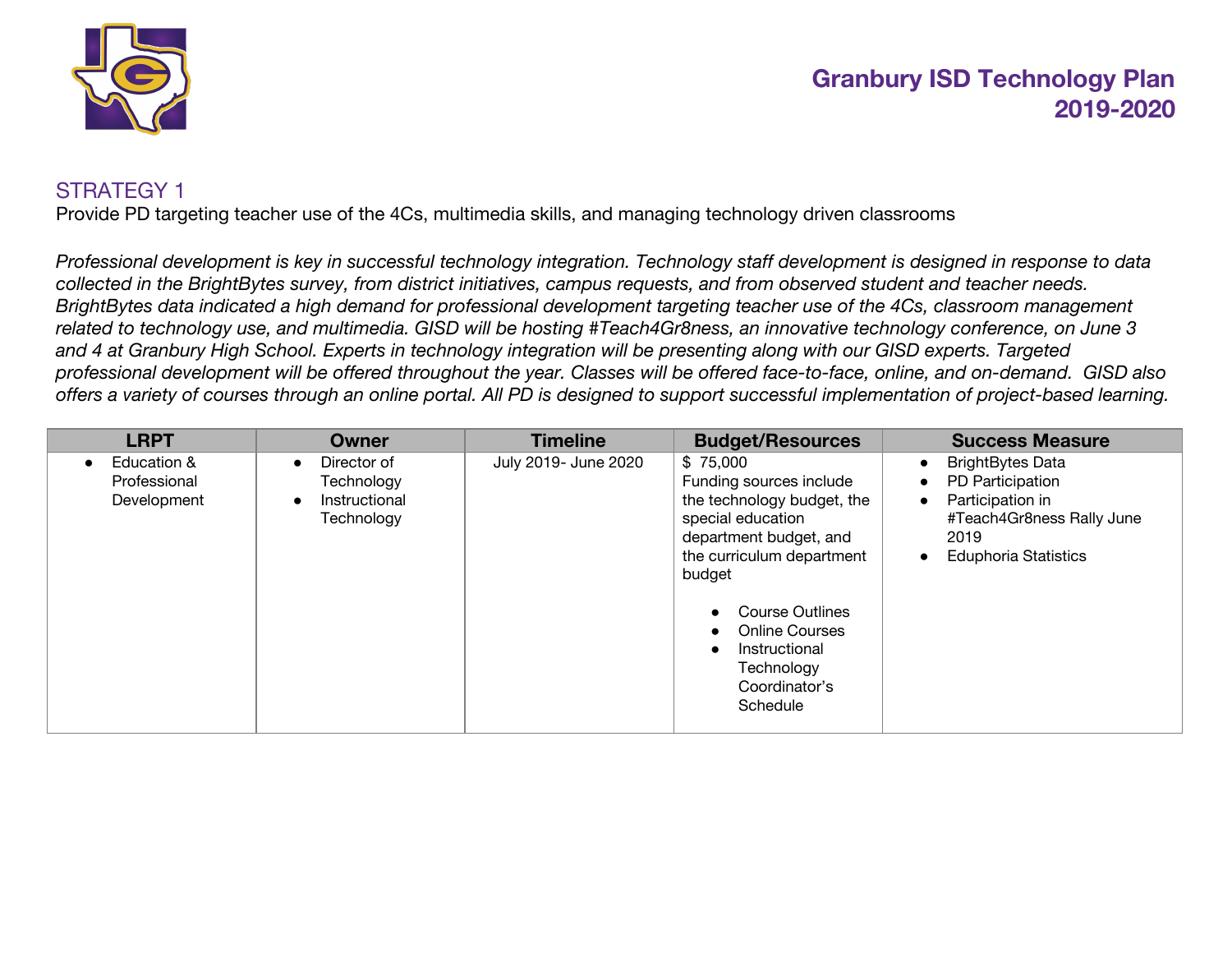

#### STRATEGY 2

Sustain use of G Suite for Education (formerly Google Apps for Education)

*GISD has invested heavily in G Suite. This is an investment of time, not money since G Suite is free for educational institutions. GISD utilizes G Suite for a variety of purposes including student email, document storage, calendars, and other apps provided in the suite. Curriculum documents are available via Google Drive. G Suite is the driving force behind successful technology implementation of the 4Cs. G Suite provides a secure way for students to communicate, collaborate, create, and think critically. Sustaining G Suite is imperative. All PD is designed to support successful implementation of project-based learning.*

| <b>LRPT</b>                                                          | Owner                                                    | <b>Timeline</b>      | <b>Budget/Resources</b>                                                                                                                                                                    | <b>Success Measure</b>                                                                                                                                                                                                                                                                       |
|----------------------------------------------------------------------|----------------------------------------------------------|----------------------|--------------------------------------------------------------------------------------------------------------------------------------------------------------------------------------------|----------------------------------------------------------------------------------------------------------------------------------------------------------------------------------------------------------------------------------------------------------------------------------------------|
| Teaching &<br>Learning<br>Education &<br>Professional<br>Development | Director of<br>Technology<br>Instructional<br>Technology | July 2019- June 2020 | No specific budget is<br>outlined for G Suite.<br><b>Active G Suite</b><br>$\bullet$<br>account<br>Integration with<br>$\bullet$<br><b>Active Directory</b><br>Google Academy<br>$\bullet$ | <b>G Suite Statistics</b><br>PD Participation<br>$\bullet$<br><b>BrightBytes Data</b><br><b>Student Portfolios</b><br>$\bullet$<br><b>Cloud Printing</b><br>$\bullet$<br>Aristotle Use<br>$\bullet$<br>Google Cast Use<br>$\bullet$<br>Participation in<br>$\bullet$<br>#Teach4Gr8ness Rally |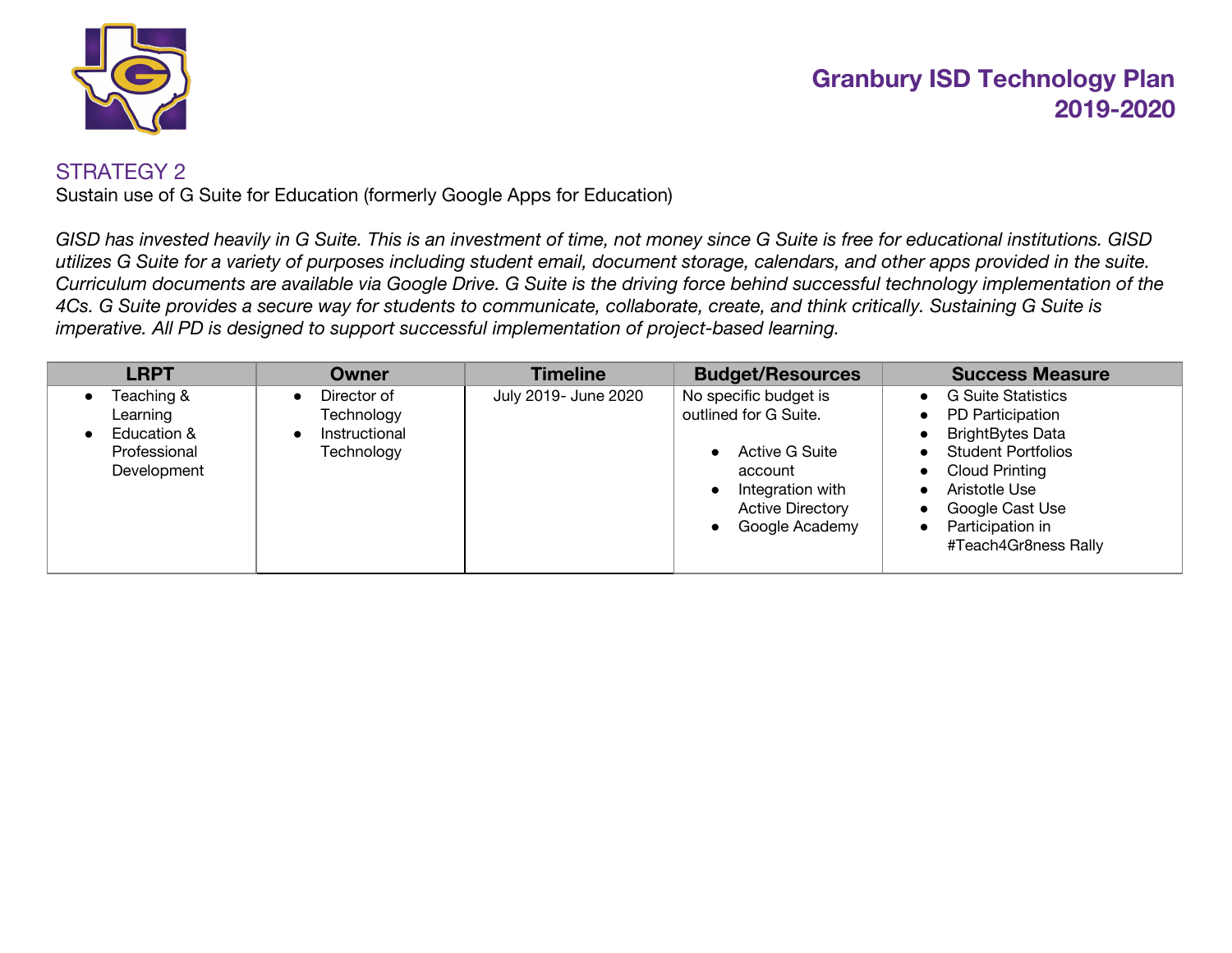

#### STRATEGY 3

Provide PD to enhance classroom environment through technology centers

*Seamlessly incorporating technology into the classroom is a task which requires a shift of mindset from teacher-directed activities to student-driven learning. Professional development is a necessary component to help teachers make this transition from the traditional classroom to a 21st Century environment. Sessions at the #Teach4Gr8ness Rally will focus on technology integration for all students. All PD is designed to support successful implementation of project-based learning.*

| <b>LRPT</b>                                                          | Owner                                                    | <b>Timeline</b>     | <b>Budget/Resources</b>                                                                                                                                             | <b>Success Measure</b>                                                                                                                                                                                                            |
|----------------------------------------------------------------------|----------------------------------------------------------|---------------------|---------------------------------------------------------------------------------------------------------------------------------------------------------------------|-----------------------------------------------------------------------------------------------------------------------------------------------------------------------------------------------------------------------------------|
| Teaching &<br>Learning<br>Education &<br>Professional<br>Development | Director of<br>Technology<br>Instructional<br>Technology | July 2019-June 2020 | \$15,000<br>Funding sources include<br>the technology budget and<br>the curriculum department<br>budget<br>Instructional<br>Technology<br>Coordinator's<br>Schedule | PD Participation<br><b>BrightBytes Data</b><br><b>Student Engagement</b><br><b>Organized Centers in</b><br>Classrooms<br><b>Classroom Visits</b><br>Participation in<br>#Teach4Gr8ness Rally<br><b>Targeted Campus Strategies</b> |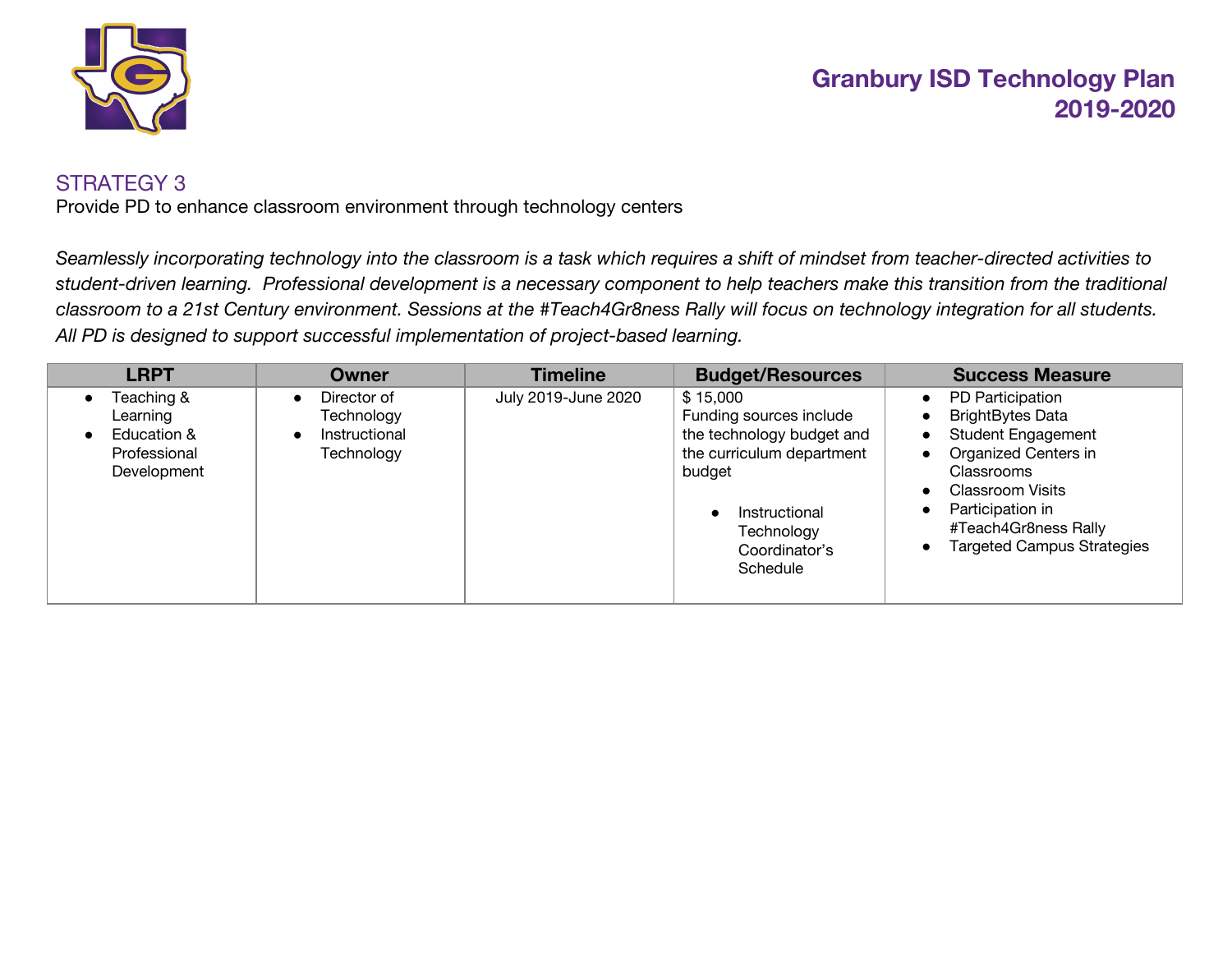

## STRATEGY 4

Foster relationships and maximize communication among all GISD stakeholders

*GISD works to enhance communication with parents, students, staff and the community. GISD social media accounts allow up to the minute information about the district, all campuses, and many classrooms. Skyward Family Access and Skyward Student Access allow both parents and students to monitor grades, attendance, health information and keep in touch with teachers and student progress. GISD utilizes a district-wide notification system for emergency broadcasts, parent outreach, and student attendance communications. The GISD website, maintained by the Public Information Officer, is the face of the district and remains current at all times. It contains a wealth of information for all visitors.*

| <b>LRPT</b>                                                                                                     | Owner                                                                                                                                                       | <b>Timeline</b>      | <b>Budget/Resources</b>                                                                                                                                                              | <b>Success Measure</b>                                                                                                                                                                                                    |
|-----------------------------------------------------------------------------------------------------------------|-------------------------------------------------------------------------------------------------------------------------------------------------------------|----------------------|--------------------------------------------------------------------------------------------------------------------------------------------------------------------------------------|---------------------------------------------------------------------------------------------------------------------------------------------------------------------------------------------------------------------------|
| Leadership,<br>$\bullet$<br>Administration &<br>Instructional<br>Support<br>Teaching &<br>$\bullet$<br>Learning | Director of<br>$\bullet$<br>Technology<br><b>Public Relations</b><br>$\bullet$<br>Officer<br>Instructional<br>Technology<br>Campus Admin<br><b>Teachers</b> | July 2019- June 2020 | \$60,000<br>Funding sources include<br>the technology budget and<br>the Public Information<br>Officer's budget<br>Public Information<br>Officer's schedule<br>Technology<br>Training | Social Media Presence<br><b>SchoolWires Statistics</b><br>$\bullet$<br><b>SchoolMessenger Statistics</b><br>$\bullet$<br><b>Skyward Communication</b><br>$\bullet$<br>Reports<br>Participation in<br>#Teach4Gr8ness Rally |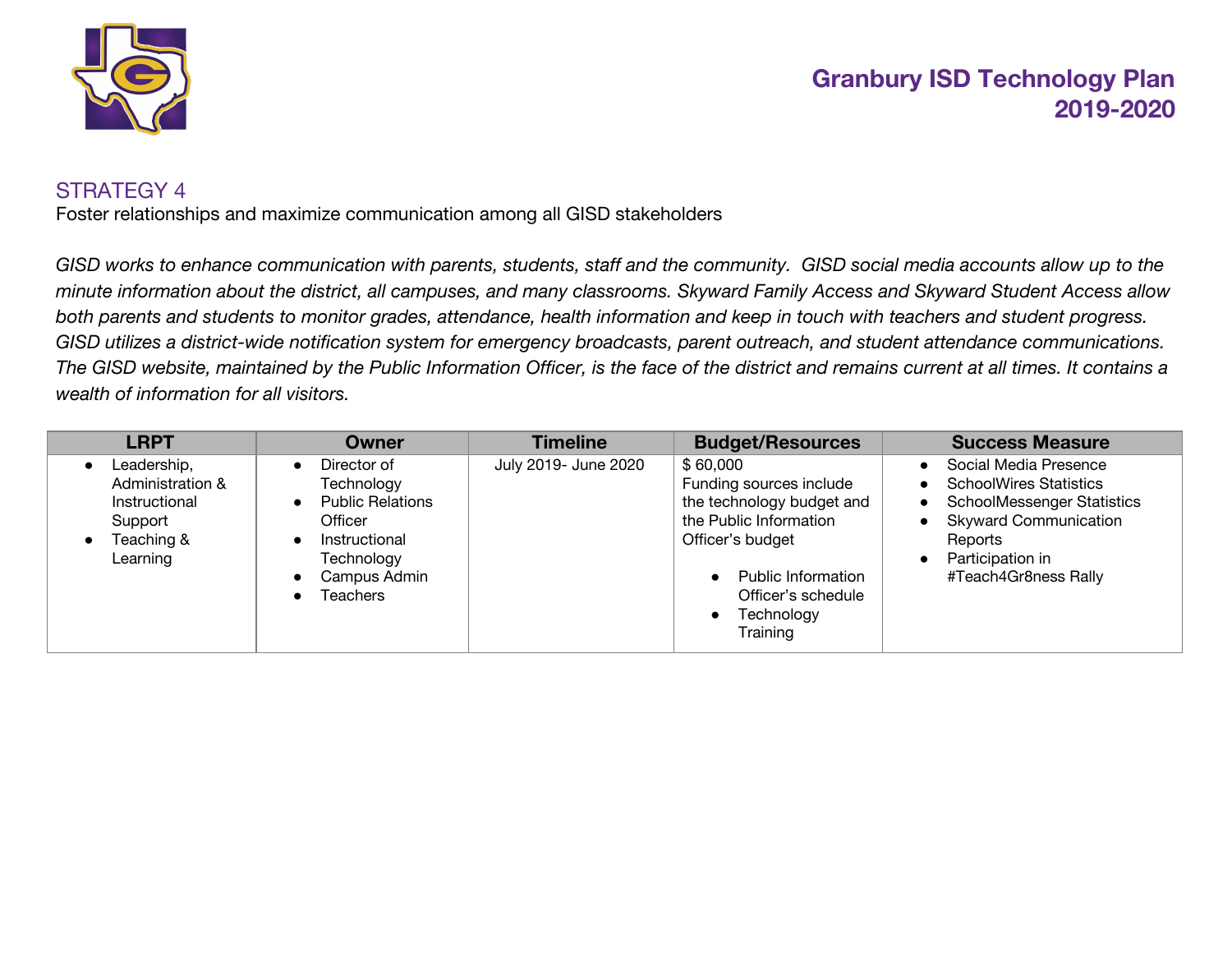

## STRATEGY 5

Employ technology as a tool to facilitate data-driven decision making, access and maintain necessary records, and streamline reporting

*GISD utilizes technology as a tool to access and maintain student records for attendance, grades, discipline, transcripts, and PEIMS reporting. Student testing information, RtI, IEP, LPAC, and 504 information is also stored electronically for mandatory reporting processes. In addition to student reporting, department reporting including transportation, HR, Facilities, Maintenance, and the Business Office all utilize technology systems for scheduling, recruiting, substitute reporting, route management, work orders, and financial management.*

| <b>LRPT</b>                                                              | Owner                                                                                                                                                                                                                                          | <b>Timeline</b>      | <b>Budget/Resources</b>                                                                                                                                                                  | <b>Success Measure</b>                                                                                                                                                                                                                                                                                                                                                                                                                                                                  |
|--------------------------------------------------------------------------|------------------------------------------------------------------------------------------------------------------------------------------------------------------------------------------------------------------------------------------------|----------------------|------------------------------------------------------------------------------------------------------------------------------------------------------------------------------------------|-----------------------------------------------------------------------------------------------------------------------------------------------------------------------------------------------------------------------------------------------------------------------------------------------------------------------------------------------------------------------------------------------------------------------------------------------------------------------------------------|
| Leadership,<br>$\bullet$<br>Administration &<br>Instructional<br>Support | Director of<br>$\bullet$<br>Technology<br>Instructional<br>$\bullet$<br>Technology<br>Curriculum<br>$\bullet$<br>Department<br><b>Special Education</b><br>$\bullet$<br>Department<br>Assistant<br>Superintendent<br>Campus Admin<br>$\bullet$ | July 2019- June 2020 | \$250,000<br>Funding sources include<br>technology, special<br>education, human<br>resources, transportation,<br>maintenance, food<br>service, curriculum and<br>business office budgets | All student records readily<br>$\bullet$<br>available including special<br>education, testing, grades,<br>discipline, transcripts, and<br>progress records from various<br>software programs<br>Department reports from<br>$\bullet$<br>Athletics, Transportation,<br>Maintenance, Facilities,<br>Support Services, Technology<br>and the Business Office<br>Accurate reporting for state<br>$\bullet$<br>and federal mandates<br>Participation in<br>$\bullet$<br>#Teach4Gr8ness Rally |